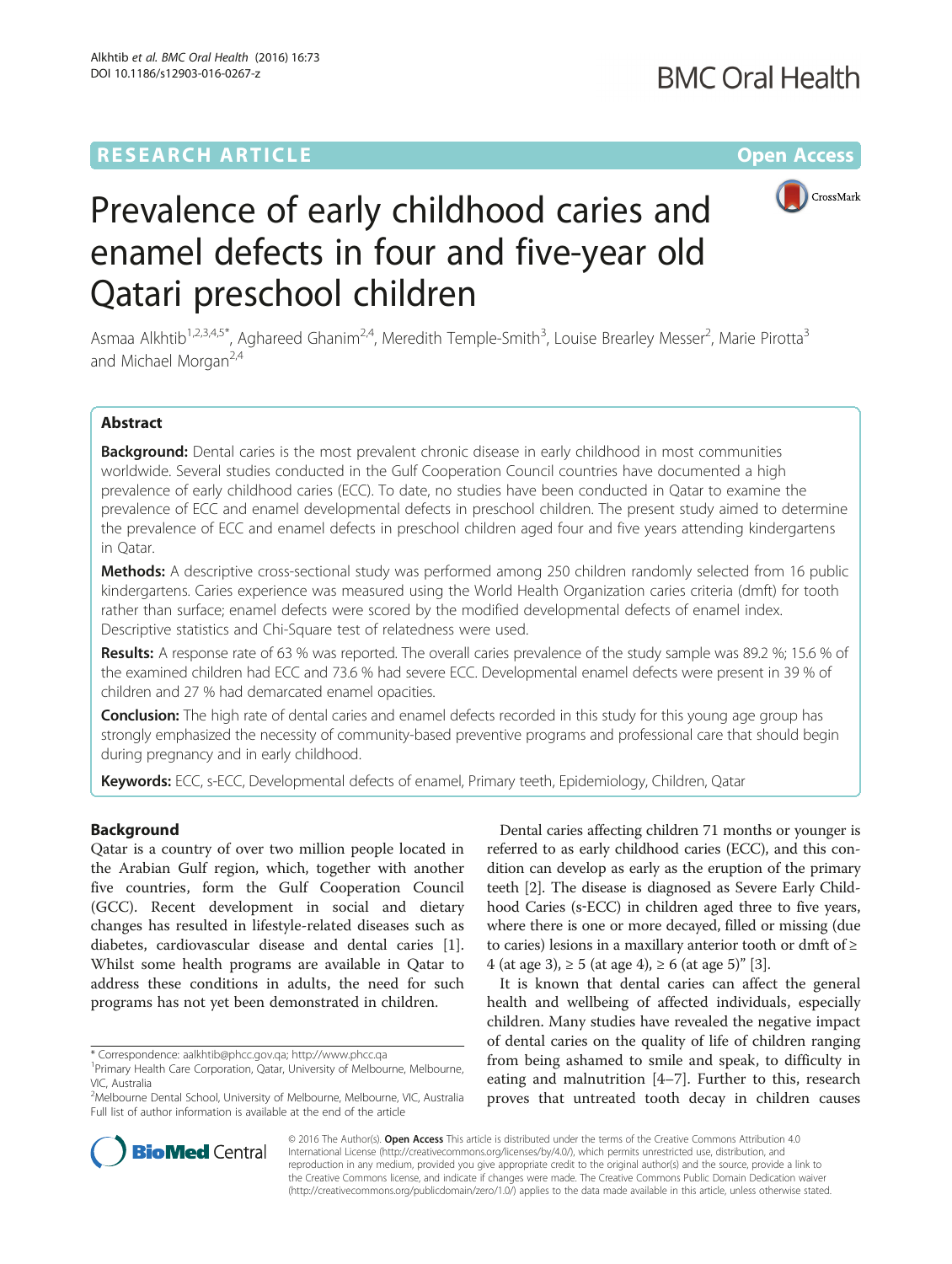pain and infection that leads to more missed school days and lower academic performance compared to students who have good oral health [\[8](#page-6-0), [9](#page-6-0)].

Whilst it is recognised that dental caries is caused by a multiplicity of factors including frequent consumption of fermentable carbohydrates, a less well recognised cause may be that the presence of enamel defects contributes to increased caries risk by making teeth more susceptible to post-eruptive breakdown and subsequent lesion development [\[10](#page-6-0)–[12\]](#page-6-0). A defective tooth surface may provide a suitable site for the adhesion and colonisation of cariogenic bacteria, and due to cleaning difficulties may cause the bacteria to be retained at the base of the defect resulting in a more rapidly developing carious lesion than otherwise would occur on a sound tooth surface [[13](#page-6-0), [14](#page-6-0)].

Developmental defects of enamel (DDE) are variations in quality and quantity of the enamel, resulting from disturbances in amelogenesis [[15, 16\]](#page-6-0). Enamel hypomineralisation is a qualitative defect presenting alterations in enamel translucency and opacity. The defective enamel is of normal thickness and opacities can be diffuse or demarcated with white, yellow, or brown colour. The enamel is soft and porous and can chip off easily, leading to unprotected dentine and also an unexpectedly rapid caries development. On the other hand, Enamel hypoplasia is a quantitative enamel deficiency that may present as pits, grooves, or generalised lack of surface enamel [\[15, 16\]](#page-6-0).

Dental caries is a disease which is totally preventable with simple measures including appropriate diet and good oral hygiene [[17](#page-6-0)]. However, dental caries remains the most prevalent chronic disease in early childhood [[18\]](#page-6-0). It can be seen from Table 1 that studies on the prevalence of ECC globally and regionally reported great variation. While developed countries have low prevalence, countries in the GCC and the Middle East region demonstrate high prevalence of ECC [[19](#page-6-0)–[26](#page-6-0)].

Similarly, the distribution of DDE in primary dentition has been investigated in different parts of the world with prevalence varying between 4 % and 75 %, depending on the population studied and scoring criteria [[11](#page-6-0), [27, 28\]](#page-6-0). It has been shown that developmental disturbances of the enamel in the primary dentition may be predictive of similar alterations in the permanent dentition [[11, 27](#page-6-0)–[30\]](#page-6-0).

To date, the prevalence of dental caries and DDE in preschool children in Qatar has not been reported. This study aimed to conduct an assessment of early childhood caries and enamel defects in preschool children aged four to five years attending kindergartens in Qatar, using a cross-sectional design.

## **Methods**

## Population and sample

The present study represents part of a broader study examining strategies on the implementation of a primary care oral health promotion project. The sampling for this study aimed to be representative of children attending governmental kindergartens in Qatar. Based on relevant literature the sample size required for this study was estimated to be 291 subjects [[31](#page-6-0)]. Given the high prevalence figure of ECC in the GCC region the estimated prevalence of dental caries in Qatar would not be less than 50 % and the marginal error was set at 2.5 %; 400 subjects were approached in order to reach the required sample size. For the present study a two-stage stratified clustered random sampling method was implemented. The sampling

Table 1 Prevalence and severity of dental caries in some developing and developed countries

| Place, (Study)                                         | Sample $=N$           | Caries Prevalence | Caries severity         |  |
|--------------------------------------------------------|-----------------------|-------------------|-------------------------|--|
|                                                        | (Age in years)        |                   |                         |  |
| Saudi Arabia (Al-Malik et al., 2001) [19]              | $987(2-5)$            | 73 %              | 34 % had rampant caries |  |
| Amman, Jordan, (Sayegh et al., 2005) [20]              | $1,140(4-5)$          | 67 %              | 31 % had dmft $>4$      |  |
| Al Ain, UAE (Al-Hosani and Rugg-Gunn, 1998) [21]       | 640(2,4,5)            | $2y0 = 32%$       | Mean dmft $=7.6$        |  |
|                                                        |                       | $4y0 = 77%$       |                         |  |
|                                                        |                       | $5y0 = 89%$       |                         |  |
| Ajman, UAE (Hashim et al., 2006) [22]                  | $1,297(5-6)$          | 76 %              | Mean dmft = $4.4$ (4.3) |  |
| Kosovo (Begzati et al., 2010) [23]                     | $1,008(1-6)$          | 86 %              | Mean dmft = $5.8$       |  |
| Australia (Centre for Oral Health Strategy, 2009) [24] | 7,975 (5-12), 981 (5) | 40 %              | $dmft = 1.6$            |  |
| New Hampshire USA (Anderson et al., 2010) [25]         | $607(3-5)$            | 40 %              | 30 % had dmft $>1$      |  |
| UK (Davies et al., 2011) [26]                          |                       |                   |                         |  |
| Scotland                                               | 12,442(5)             | 29-48 %           | $dmft = 1.2 - 2.1$      |  |
| England                                                | 139,727               | 31 %              | $dmft = 1.1$            |  |
| Wales                                                  | 12,662                |                   | $dmft = 2.0$            |  |

dmft Number of decayed, missing and filled primary teeth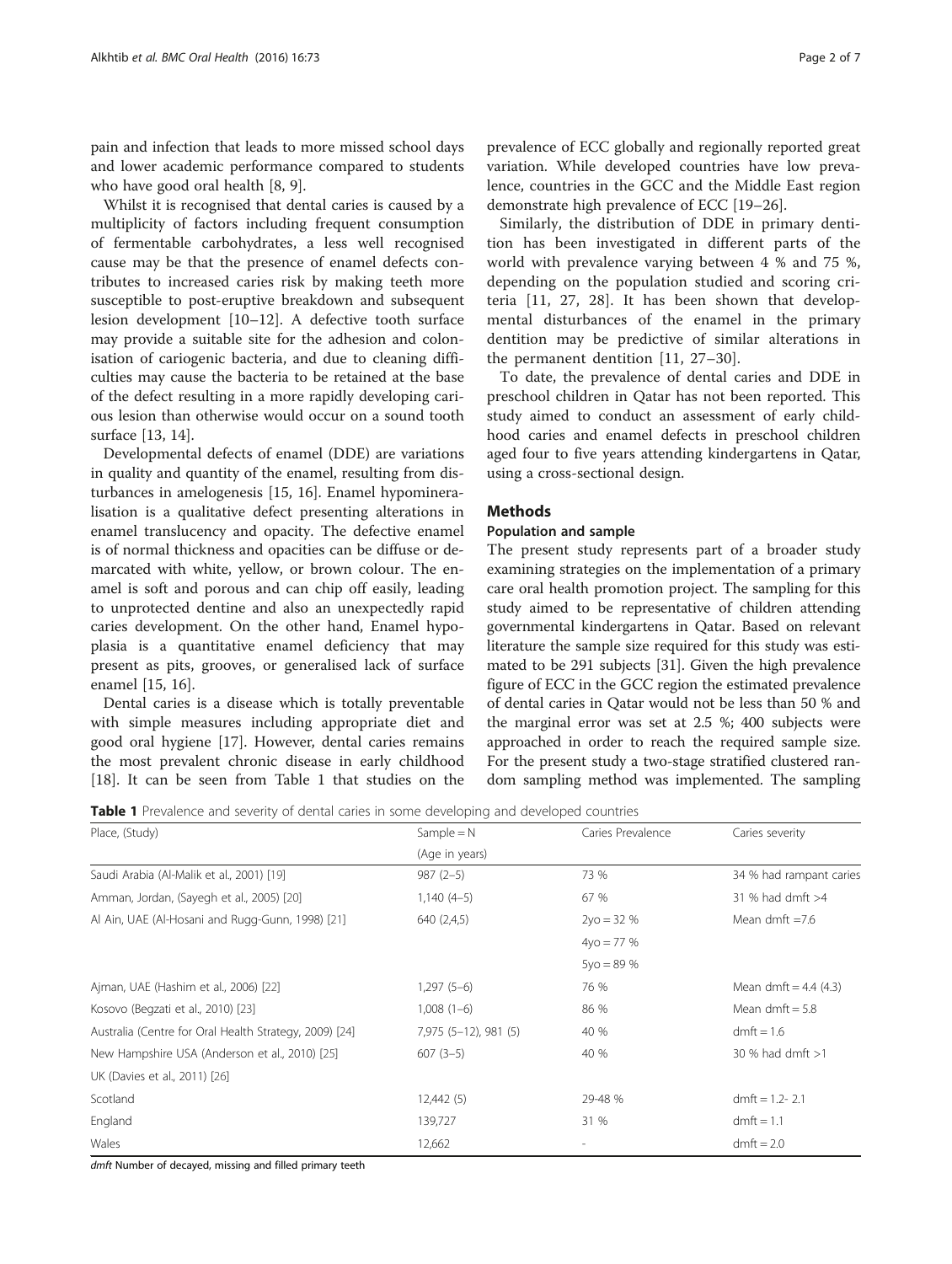method identified the clusters randomly at the first stage then conducted independent simple random sampling for each cluster.

The sample was identified through the Department of Early Childhood Education in Qatar, which provided a list of 32 governmental kindergartens registered in the school year 2011/2012 with about 6000 children registered. Sixteen kindergartens (50 % of the total) were selected using a random number generation software (Excel 2007 (v12.0), Microsoft Corporation, Seattle, Washington, USA) and each kindergarten was considered as a cluster stratum. A total of 30–35 children were chosen randomly from different classes in each kindergarten. The age range in all kindergartens in Qatar is 4–5 years.

The inclusion criteria were the child being healthy and being a Qatari national attending a government kindergarten. The exclusion criteria included children in whom there was significant dental anxiety and who refused to have their teeth examined and children who have been ideintified by the kindergarten nurse to have medical or intellectual problems. Data collection occurred in 2011–2012 over a period of 4 weeks. The public water supply in Qatar is not fluoridated.

## Clinical examination and assessment criteria

An informed consent was requested and obtained from parents. All participating children had their teeth examined within the kindergarten premises, with the child laying down either on a table or a mattress on the floor. Examination was performed by two examiners (AA, AI) using a disposable dental mouth mirror with inbuilt fibre optic light (Denlite, Miltex Inc, Yourk, PA, USA); cotton rolls were used to clean and dry the teeth where necessary. Caries experience was assessed using the decayed, missing and filled teeth index (dmft) and scored according to WHO standard criteria [[32\]](#page-6-0). No radiographs were taken. Enamel defects were assessed according to the modified DDE Index [[16\]](#page-6-0). The scoring was made on the tooth level recording the most severe lesion. An enamel defect of one millimetre or less was considered as sound [[16\]](#page-6-0). The data were recorded onto two specially prepared dental record charts by a trained research assistant.

Training and calibration exercises for the examiners in diagnosing DDE and dental caries were undertaken with the aid of an experienced epidemiologist at The Melbourne Dental School using a set of 20 photographs three times for each DDE and dental caries scoring codes. Using the Kappa statistic, the intraexaminer agreements for DDE and dental caries scores were 0.76 and 0.79, respectively. The interexaminer agreements for DDE were 0.82 and 0.77 for dental caries [\[33](#page-6-0)].

Statistical analysis of the data was performed using the Statistical Package for the Social Sciences (SPSS Incorporated, Chicago, Illinois, Version 20.0, USA). Descriptive statistics and frequency tables for dependent variables (dental caries and DDE) and independent variables (age and gender) were prepared. The outcome measures were the presence of caries (dmft  $\geq 1$ ) and the presence of enamel defects. The Pearson Chi-Square test of relatedness ( $\chi^2$  test) was used to compare the proportions. Continuous variables were compared using the one-way analysis of variance (ANOVA) test. The critical level for alpha was set at 0.05.

### Results

Of 400 families contacted, 250 gave consent for clinical examination (response rate 63 %). A total of 250, four to five-year old preschool children with a mean age of 4.4 years (±0.4), were examined for dental caries and developmental enamel defects, with a distribution of 127 (51 %) males and 123 (49 %) females. The number of children selected from each kindergarten ranged from 13–26 children, according to attendance of the children on the day of the clinical examination.

The overall caries prevalence of the study sample was 89.2 % ( $n = 223$ ); 15.6 % ( $n = 39$ ) of the children had ECC and 73.6 % ( $n = 184$ ) had s-ECC. No significant difference in the prevalence of ECC and s-ECC was found by comparison of age and gender (Table 2).

The mean  $(\pm SD)$  caries experience of the total sample was 7.6  $(\pm 5.1)$ . The mean dmft in the group with ECC and s-ECC were  $3.3$  ( $\pm 2.1$ ) and  $4.8$  ( $\pm 4.7$ ), respectively. The mean caries experience in the four-year old group was 7.6 (±5.2), which was similar to the five-year old children, 7.6 (±5.1). Males and females demonstrated similar dmft scores  $(7.5 \text{ (+4.9) and } 7.6 \text{ (+5.3)}, \text{respect-}$ ively). In the entire sample there were no significant differences in the dental caries prevalence by comparison of age or gender.

Analysis of the distribution of dental caries by dental arch revealed that dental caries was significantly more likely in maxillary teeth than mandibular teeth (4.6  $(\pm 3.4)$  vs. 3.3  $(\pm 2.4)$ ; F ratio  $(1,249)$  =30.1,  $p = 0.001$ ). Analysis by mouth side revealed that the left side had significantly higher caries experience than the right side  $(3.9 \text{ (+2.8) vs. } 2.9 \text{ (+1.8)}; \text{ F ratio } (1,249) = 78.6, p = 0.001)$ 

Table 2 Numbers and percentages of children with no detected caries and those with rampant caries by gender

| Children with      | Male N $(%)$ | Female N (%) | Total N $(%)$ |
|--------------------|--------------|--------------|---------------|
| No caries detected | 13(10.2)     | 14(11.4)     | 27 (10.8)     |
| FCC                | 13(10.3)     | 26(21.1)     | 39 (15.6)     |
| s-ECC              | 101 (79.5)   | 83 (67.5)    | 184 (73.6)    |

ECC Early Childhood Caries; s-ECC Severe Early Childhood Caries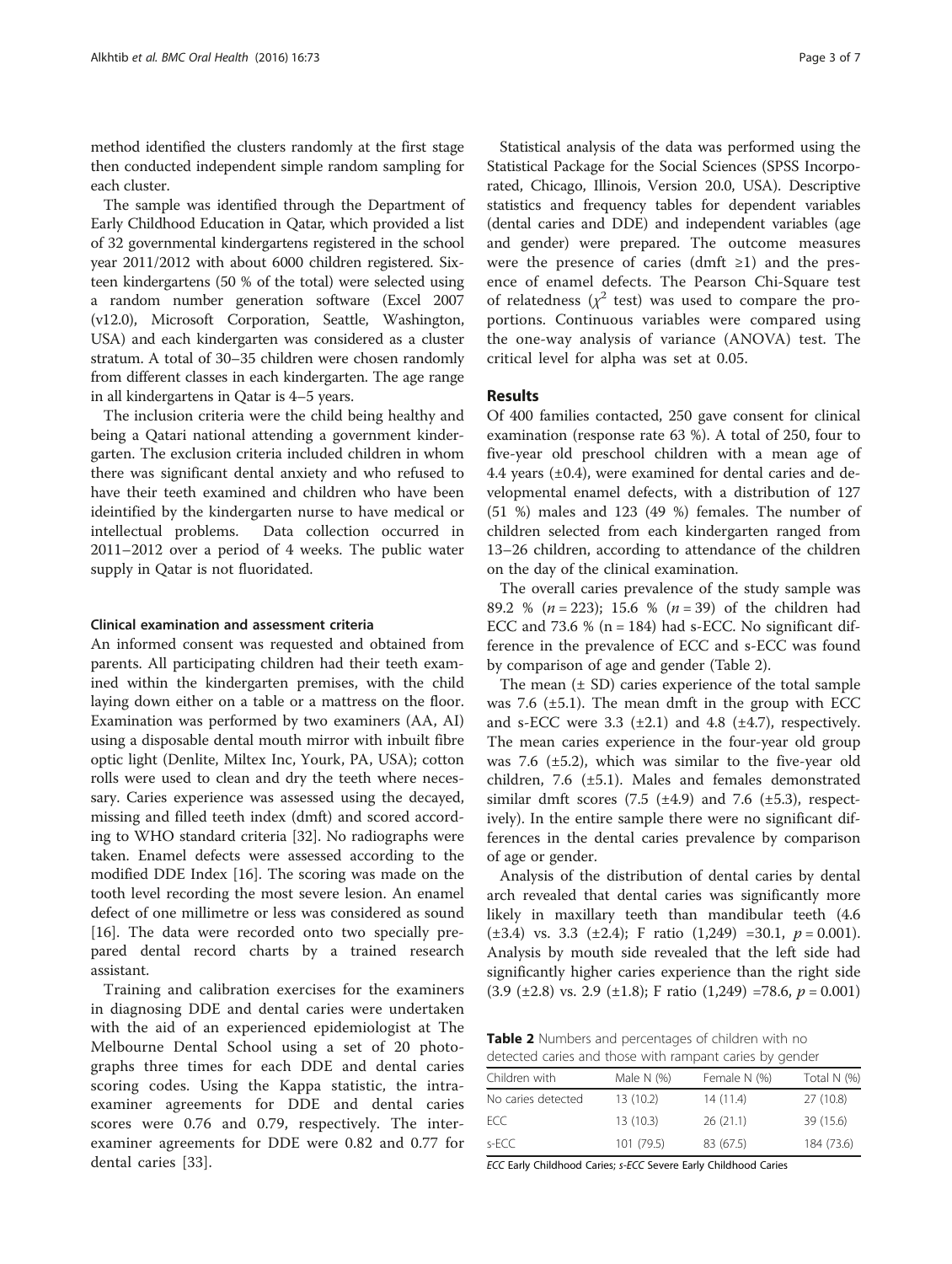| Mean ± Standard Deviation |                   |               |               |               |  |
|---------------------------|-------------------|---------------|---------------|---------------|--|
|                           | dmft              | dt            | mt            | ft            |  |
| Gender                    |                   |               |               |               |  |
| Male                      | $7.6 \pm 5.0$     | $7.0 \pm 4.4$ | $0.3 \pm 0.8$ | $0.3 \pm 1.0$ |  |
| Female                    | $7.6 \pm 5.4$     | $7.1 \pm 5.3$ | $0.3 \pm 0.8$ | $0.3 \pm 0.7$ |  |
| Total                     | $7.6 \pm 5.2$     | $7.1 \pm 5.0$ | $0.3 \pm 0.8$ | $0.3 \pm 0.8$ |  |
| Age (years)               |                   |               |               |               |  |
| $\overline{4}$            | $7.6 \pm 5.2$     | $7.8 \pm 5.1$ | $0.3 \pm 0.8$ | $0.2 \pm 0.6$ |  |
| 5                         | $7.6 \pm 5.1$     | $7.0 \pm 5.0$ | $0.3 \pm 0.9$ | $0.4 \pm 1.0$ |  |
| Dental arch               |                   |               |               |               |  |
| Maxillary                 | $4.6 \pm 3.4$     | $4.3 \pm 3.2$ | $0.2 \pm 0.8$ | $0.1 \pm 0.7$ |  |
| Mandibular                | $3.3 \pm 2.4$     | $3.0 \pm 2.3$ | $0.2 \pm 0.6$ | $0.8 \pm 0.6$ |  |
| Arch side                 |                   |               |               |               |  |
| Right                     | $4.0 \pm 1.8$     | $3.0 \pm 1.7$ | $0.2 \pm 0.6$ | $0.1 \pm 0.4$ |  |
| Left                      | $^{b}4.0 \pm 2.8$ | $3.7 \pm 2.7$ | $0.2 \pm 0.5$ | $0.1 \pm 0.5$ |  |

Table 3 Mean dmft and its components for the total sample by gender, age, arch type and side of the mouth

<sup>a b</sup>Statistically significant differences between maxillary and mandibular dental , arches as well as between the right and left mouth sides in the dmft experience at p < 0.001, One Way ANOVA test

(Table 3). However, no significant differences were seen between caries experience in the maxillary versus mandibular arch and mouth side, when analysed according to age and gender.

The pattern of dmft distribution by tooth type represented with the second molars as the most affected teeth  $(2.6 \pm 1.5)$ , followed by the first molars  $(2.1 \pm 1.6)$  and central incisors  $(1.3 \pm 1.3)$ , whilst canines were the least affected  $(0.9 \pm 1.2)$ . No statistical significant difference was found in the mean number of affected teeth per tooth type by gender.

The percentage distribution of the dt, mt and ft components are shown in Fig. 1. For the dt component, in general, the second molars showed the highest score whereas the maxillary anterior teeth were affected as severely as that for the first primary molars. Maxillary canines were next in sequence whilst the mandibular anterior teeth were the least affected. The distribution of mt and ft components revealed that the molars were almost the only teeth involved. No statistical significant difference was presented in any of the dmft components by gender.

The distribution of dental caries experience by frequency of involvement of maxillary anterior teeth is shown in Fig. [2](#page-4-0). Over twenty eight of the affected children had all maxillary anterior teeth affected, 20.5 % had two teeth affected, 15.5 % had three teeth, one tooth - or four teeth were affected in 13.7 %, and 8.1 % had five teeth affected. The trend towards children to have four teeth affected was more apparent in girls than boys; however, no significant difference was found in the number of carious teeth by gender.

Twenty-seven percent of the children had demarcated enamel opacities while diffuse enamel opacity and hypoplasia affected 9 % and 3 %, respectively. On a tooth level, of the 4,930 teeth examined, 229 teeth were affected by DDE (tooth prevalence 4.6 %). The second primary molar was the tooth most affected (26.6 %,  $n = 61$ ) followed by central incisors (24.9 %,  $n = 57$ ); canines and first primary molars were affected similarly (19.2 %,  $n = 44$ ) whilst lateral incisors were the least frequently affected teeth (9.6 %,  $n = 22$ ). In the entire sample there were no significant differences in the prevalence of DDE by comparison of age or gender (Table [4\)](#page-4-0). The enamel defects did not have a

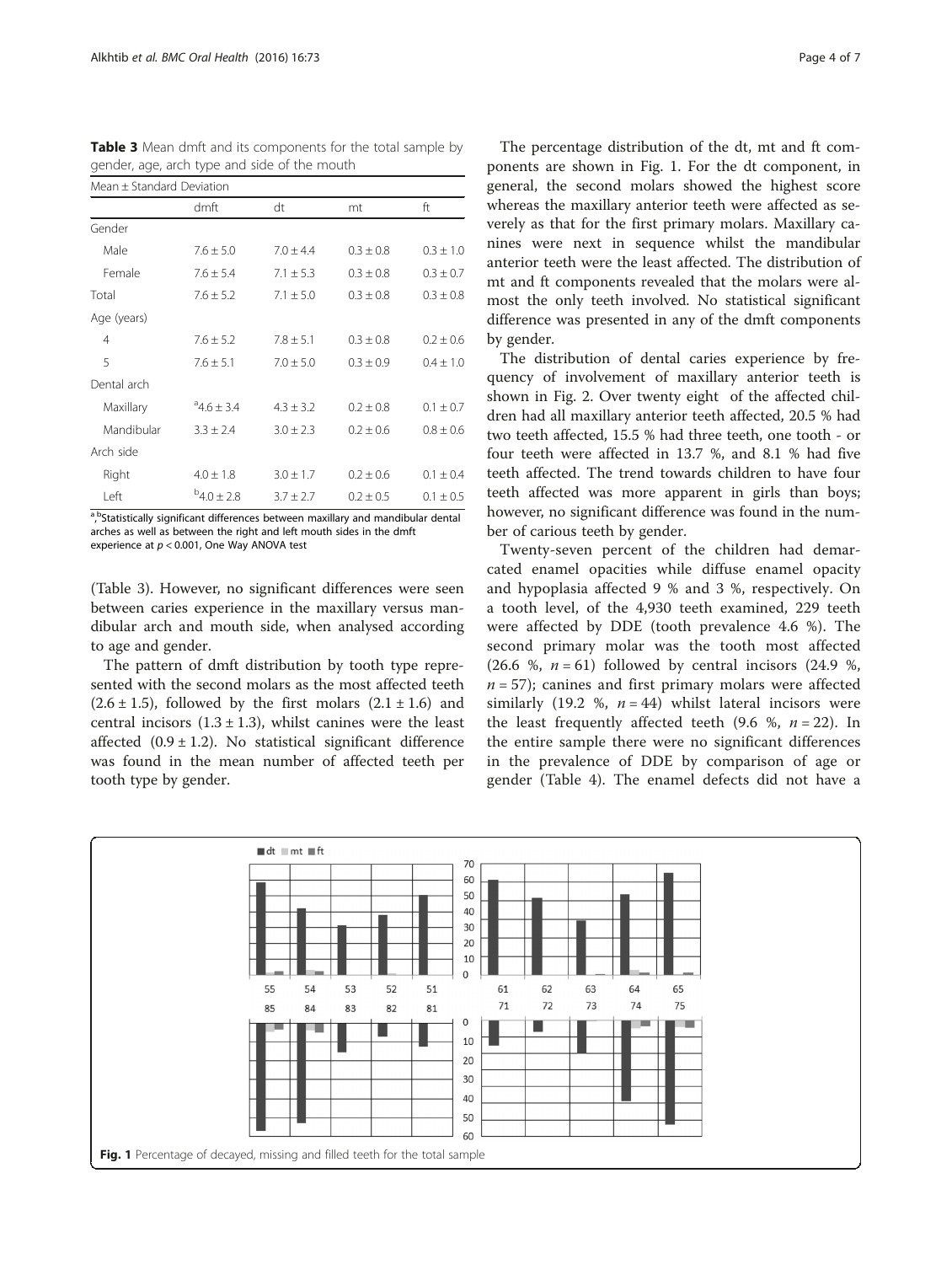<span id="page-4-0"></span>

statistically significant association with the occurrence of dental caries  $[\chi^2 (1) = 1.6, p = 0.3]$ .

## **Discussion**

The present study documented widespread neglect of the oral health of preschool children in Qatar. Untreated decayed teeth dominated the dmft score among the children in this study, indicating a high rate of unmet treatment needs. Additionally, this study provided information on the caries status of preschool children in age groups not included in the national surveys. Caries prevalence of the examined population (89 %) was comparable to other studies conducted in regions with socio-behavioural characteristics similar to that of the Qatar region. In Saudi Arabia and United Arab Emirates a high caries prevalence in preschool children was also found (75 % and 70–80 %, respectively) [\[22, 34](#page-6-0), [35](#page-6-0)]. According to a national epidemiologic survey conducted recently in Kuwait, kindergarten children who are caries-free at the age of 4–5 years do not represent more than 24–32 % of their population [[36](#page-6-0)]. These findings are higher than what we found here in Qatari children (10.8 %). This figure is still significantly lower than figures published by many developed countries such as the United Kingdom, Australia and Sweden where 40–60 % of 5 year-old, 66 % of 4 to 6 year-old and 69 % of 3 year-old children, respectively, were free of dental caries [[24](#page-6-0), [26](#page-6-0), [37\]](#page-6-0). A possible explanation for this considerable difference between developed and developing countries for this age group could be attributed to the lack of an effective fluoridation policy, an inadequate oral healthcare system, differing dietary habits including high consumption of refined sugars by children, and the absence of oral health awareness among parents in developing countries.

The prevalence of DDE in the present study (39 %) lies within the ranges previously reported for children in other countries, [\[38](#page-6-0)–[40](#page-6-0)] however the study did not find any statistically significant association between the occurrence of DDE and dental caries experience. This is in contrast to findings of previous studies which showed a clear association between DDE and caries risk by increasing the susceptibility to breakdown and subsequent cariogenic attack [[10](#page-6-0)–[14\]](#page-6-0). The high caries trends displayed in the present study could have masked many DDE lesions and render the reported prevalence of the enamel defects lower than the true figure. In particular, the diagnosis of tooth substance loss because of caries as a primary cause was considered pre-eminently, which may underestimate the true number of teeth with breakdown because of DDE as a primary cause.

**Table 4** Distribution of developmental defects of enamel (DDE) by age and gender

|                      |                | Age (years) |            |           | Gender    |            |  |
|----------------------|----------------|-------------|------------|-----------|-----------|------------|--|
|                      | $\overline{4}$ | 5           | Total      | Male      | Female    | Total      |  |
|                      | N(% )          | N(% )       | N(%)       | N(%)      | N(%)      | N(% )      |  |
| DDE.                 |                |             |            |           |           |            |  |
| DDE-free             | 80 (64.0)      | 73 (58.4)   | 153 (61.2) | 77 (60.6) | 76 (61.8) | 153 (61.2) |  |
| Demarcated opacities | 31(24.8)       | 36 (28.8)   | 67(26.8)   | 32 (25.2) | 35 (28.5) | 67(26.8)   |  |
| Diffuse opacities    | 10(8.0)        | 13 (10.4)   | 23(9.2)    | 15 (11.8) | 8(6.5)    | 23(9.2)    |  |
| Hypoplasia           | 4(3.2)         | 3(2.4)      | 7(2.8)     | 3(2.4)    | 4(3.2)    | 7(2.8)     |  |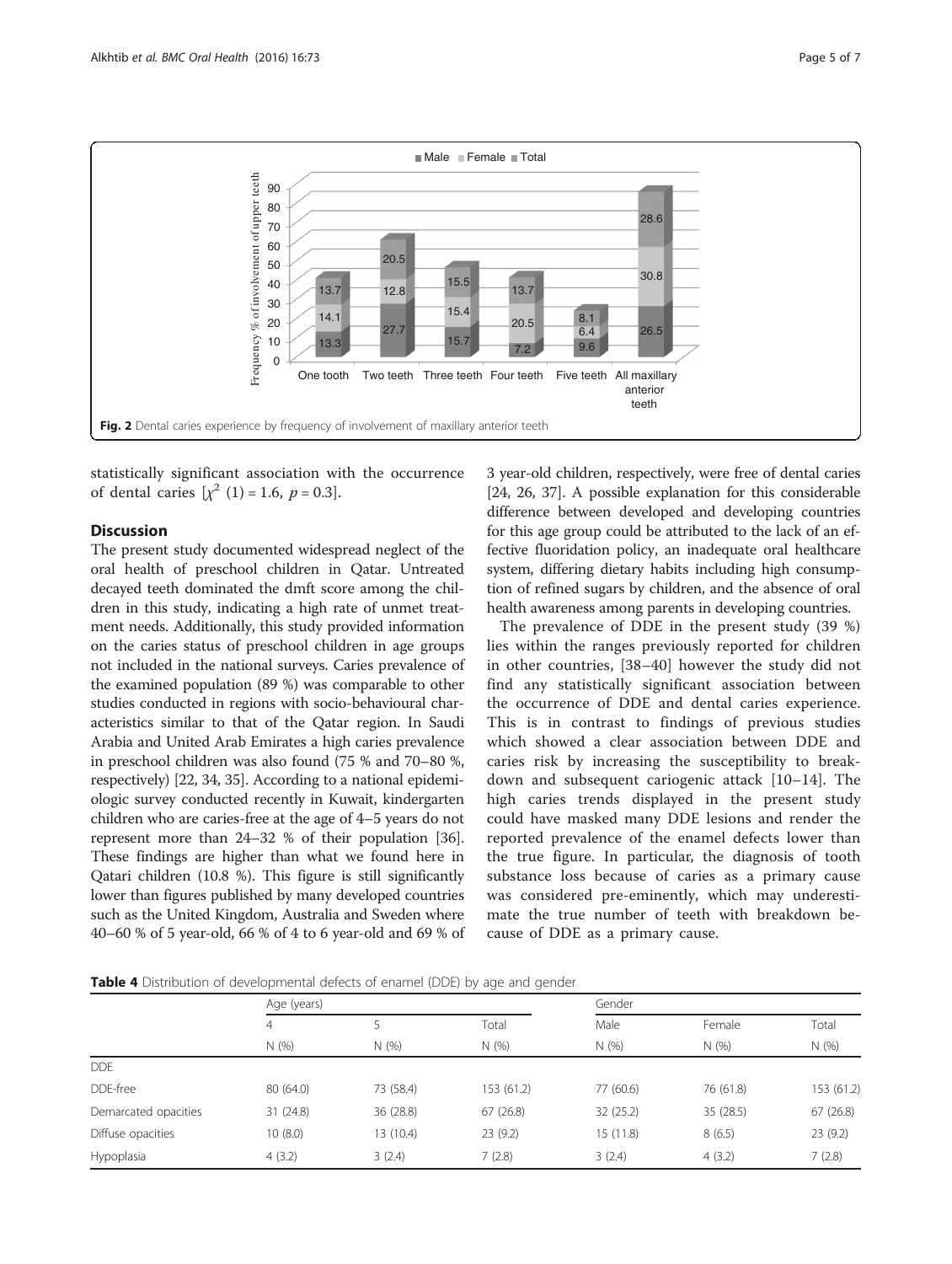The findings of the present study show a significant oral morbidity in this young age group, despite the preventable nature of dental caries. The high rate of unmet treatment needs observed among preschool children may reflect a lack of community awareness and understanding that prevention and treatment of caries should begin in early childhood, and parental indifference in association with belief that the primary teeth are replaceable by permanent teeth. Early intervention with preventive measures could play a significant role in preventing dental caries in preschool children [[41](#page-6-0)]. There is a clear need for community-based preventive programs and professional care that should begin during pregnancy and in early childhood.

Opportunities to deliver such preventive measures in the Qatari health system include oral health education of pregnant mothers and mothers of children attending the vaccination services in the first two years of life. The incorporation of oral health screening with the periodic general health and development screening of children from 12 months to four years could be performed routinely [\[41](#page-6-0)].

This field study had several limitations. Radiographs were not taken for ethical reasons and technical difficulties. Comprehensive dental histories were unavailable at examination, as parents were not present. Data on missing anterior teeth for reasons other than caries were excluded, assuming children at this age group may have early exfoliation of primary incisors. However, it is possible that some anterior teeth were missing as a result of trauma.

The response rate for participation was relatively low for the dental examination. This may be as a result of no previous experience of parents in allowing their children to participate in epidemiological studies in Qatar. Also, parents may have feared their child may have a negative experience and especially when they were not present during the clinical examination. However, the plain language statement that was provided to the parents with the consent included clear and comprehensive information to fully inform parents with the friendly circumstances of the dental examination.

There is a possibility of selection bias as the sample was drawn from government kindergartens, and children not attending kindergarten at all or attending private kindergartens may have shown different results from the present sample.

Furthermore, the sample size was estimated to be 291 children, but, as reported in the result section, only 250 parents gave consent for their children to be examined. The total number of children in governmental KG was around 6000 children and the sampled children ( $n =$ 250) represented about 4 % of eligible population at the time of the study. With the high prevalence of dental caries in the 250 children, the 40 children difference may not have shown substantial different results. However, a comprehensive national survey with a sample representative of all children in Qatar is needed, to fully assess the problem of ECC and DDE in Qatar. Despite all these limitations, this study provides a foundation for a comprehensive oral health policy for young children under current proposal to health authorities in Oatar.<sup>1</sup>

## Conclusion

The overall prevalence of dental caries in this sample of preschool Qatari children was 89 %; ECC and s-ECC comprised 15.6 % and 73.6 %, respectively. Enamel defects were predominantly demarcated opacities (27 %), with other lesions including diffuse opacities and hypoplasia affecting 12 % of children. The proportion of males and females affected by dental caries and DDE were similar with no statistical significant difference. An early intervention program is urgently needed to help control ECC and other dental defects in Qatar.

## **Endnotes**

https://www.moph.gov.qa/health-features/qatarhealth-issue-07/working-together-to-keep-qatar -smiling#.Vziv6bLvRTc.google

#### Abbreviation

DDE, Developmental defects of enamel; ECC, early childhood caries; GCC, Gulf Cooperation Council; N, Number, UAE: The United Arab Emirates; s-ECC, Severe Early Childhood Caries; SPSS, Statistical Package for Social Sciences; UK, The United Kingdom; USA, The United States of America; WHO, World Health Organization, dmft: decayed, missing, filled teeth

#### Acknowledgment

The authors would like to acknowledge the funding and logistic support provided by Medical Research Centre, Hamad Medical Corporation in Qatar; Department of General Practice and Primary Care, Melbourne Dental School and Oral Health CRC, at The University of Melbourne. The authors also would like to acknowledge the time and effort put by Dr Amal Ibrahim Alhatu Ms Trina Parcelona in the the data collection stage of this study. Finally we would like to thank all the parents and teachers that helped in facilitating this study.

#### Funding

This study was funded by the Primary Health Care corporation Qatar through the Medical Research Centre at Hamad Medical Corporation and some fund was provided by the University of Melbourne.

#### Availability of data and materials

Ethics approvals were granted on the basis that only researchers involved in the study could access the de-identified data. Raw data have been stored securely at the Melbourne Dental School, The University of Melbourne and back up copies are held in Primary Health Care Corporation, Doha, Qatar. The minimum retention period is 5 years from publication or public release of the results. Supporting documents are available upon request to the corresponding author.

#### Authors' Contribution

AA, MTS, LBM, MP and MM contributed to the conception and design of this study. AA Performed the clinical examination. AA and AG Analysed the data. AA drafted the first version of the manuscript. AA, AG, MTS, LBM, MP, and MM subsequently revised the manuscript. All authors read and approved the final manuscript.